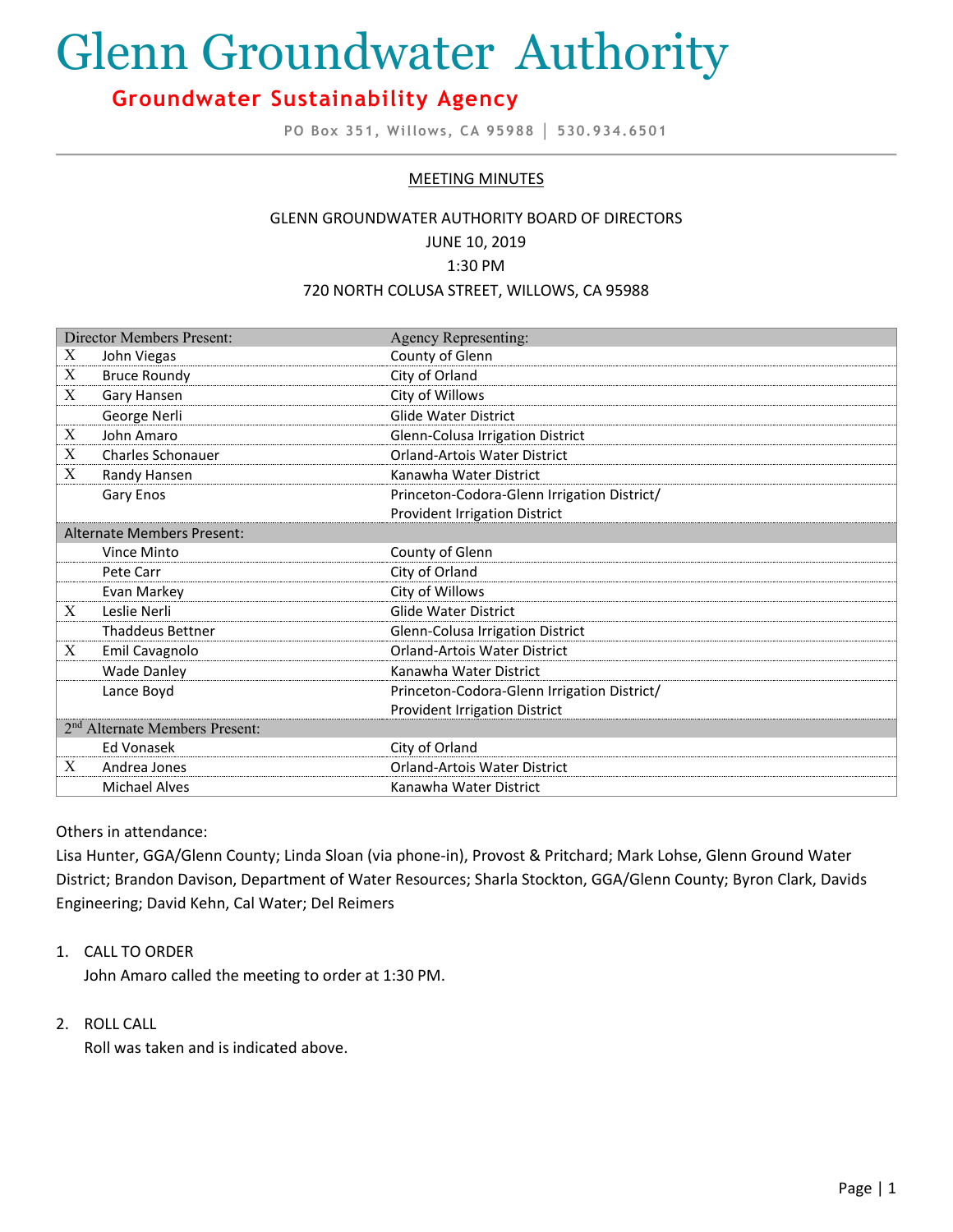# 3. APPROVAL OF MINUTES

- a. Approval of meeting minutes from April 8, 2019.
- b. Approval of special meeting minutes from May 8, 2019.
- c. Approval of meeting minutes from May 13, 2019.

The meeting minutes for April 8, 2019 were approved as submitted.

Motion: Leslie Nerli, Second: Chuck Schonauer Vote: Unanimous

The meeting minutes for May 8, 2019 were approved as submitted.

Motion: Gary Hansen, Second: Bruce Roundy Vote: Unanimous

The meeting minutes for May 13, 2019 were approved as submitted. Motion: John Viegas, Second: Leslie Nerli Vote: Unanimous

### 4. PERIOD OF PUBLIC COMMENT

Del Reimers commented on the notice sent out by the Glenn Groundwater Authority (GGA). He explained that his land does not have groundwater, the proposed fee would double the taxes for the property, and he does not see the benefit of this fee. He feels that if the fee is approved, he would have no choice but to legally fight it. The discussion was continued under *Item 7: Long-Term Funding*.

No other public comments were received.

#### 5. STAFF UPDATES

Lisa Hunter provided a Program Manager Report and stated most tasks have been related to long term funding items. Other highlighted items include:

- Continued coordination with the Colusa Groundwater Authority
- Continued distribution of SGMA Fact Sheets and email distribution list sign-up sheets
- Updates provided at all Northern Sacramento Valley Integrated Regional Water Management Group meetings and SGMA outreach at the County Fair booth
- Staff presented at the Groundwater Resources Association GSA Summit and will be speaking at the upcoming Olive Day

#### 6. FINANCIAL REPORT

- a. Review and accept Monthly Activities Report
- b. Review and consider approval of claims

A motion was made to accept the Monthly Activities Report as presented.

Motion: Chuck Schonauer, Second: Randy Hansen, Vote: Unanimous

A motion was made to approve claims as presented.

Motion: Bruce Roundy, Second: Gary Hansen, Vote: Unanimous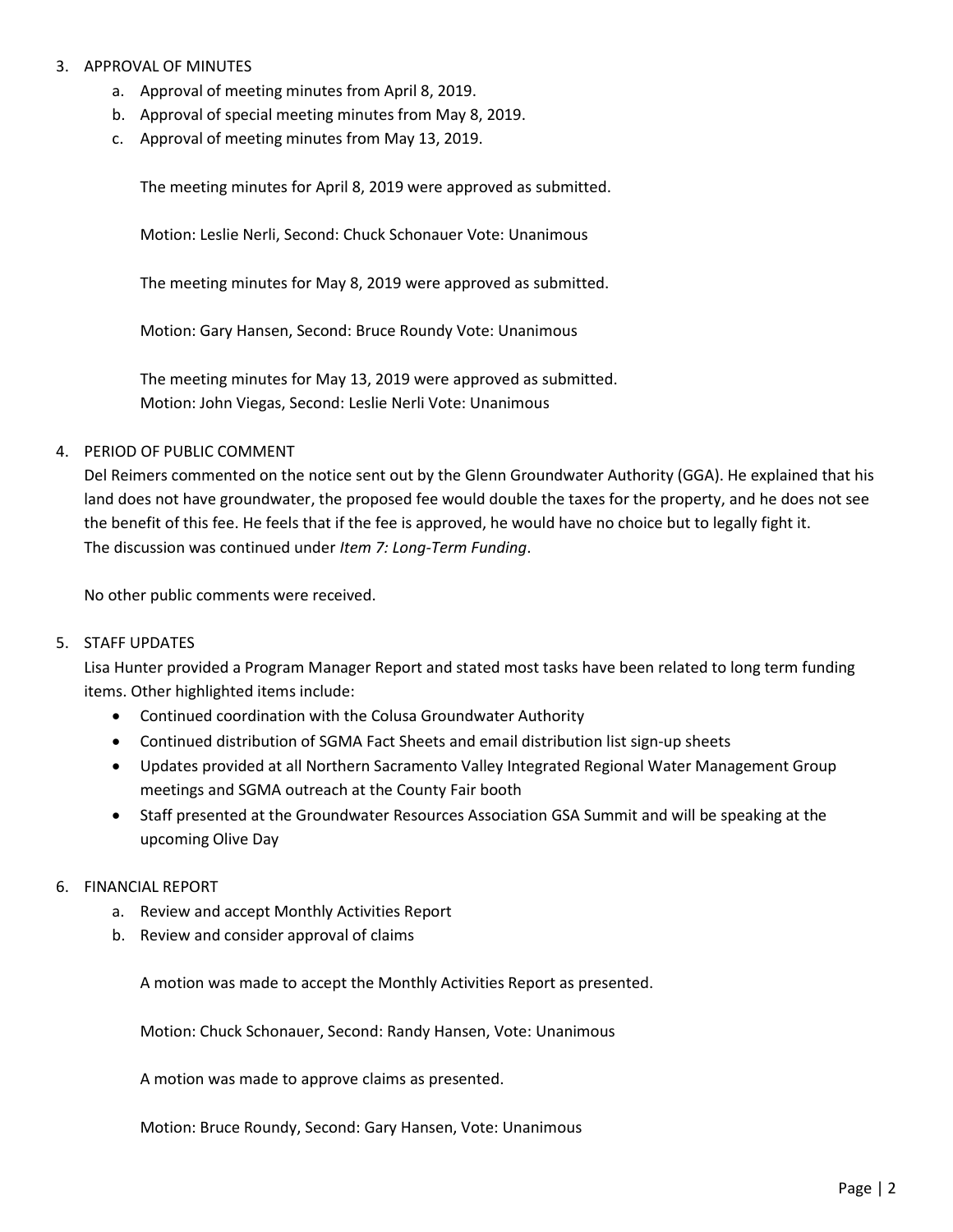- 7. LONG-TERM FUNDING
	- a. Update on Long-Term Funding activities and provide direction as needed.
	- b. Provide direction on per acre fee to charge for Fiscal Year 19/20 if the fee is adopted.

Lisa Hunter encouraged Del Reimers to call the consultant phone number to correct any acreage discrepancies and asked Mr. Reimer if he had a suggestion for a reasonable solution from a rangeland perspective. Mr. Reimer stated the land cannot be irrigated on the west side and did not believe rangeland owners should be included in the subbasin or fee assessment.

Further discussion included description of how the basin boundaries were developed, potential basin boundary modifications, scientific justification for basin boundary modifications and schedule, the GGA fee process and State Water Resources Control Board fee schedule and management, potential benefits of local management, potential for management areas, fee mechanism options, and related topics.

Ms. Hunter provided an update on the long-term funding process. The Colusa Groundwater Authority (CGA) had their public hearing on June 5, 2019 with a 2% protest rate. The fee passed at \$1.21 per acre. The GGA proposed \$1.93 fee is the maximum fee and cannot exceed the cost of service. Ms. Hunter suggested that perhaps some of the questions being posed could be answered in the basin settings portion of GSP development. The scope of work and budget could be expanded to include this additional task. This may provide the technical basis for a future basin boundary modification, management areas, or fee structures.

John Viegas suggested sending a letter to the DWR requesting a basin boundary modification change. Brandon Davison offered to provide a query of groundwater well information for the rangeland areas.

It was requested that the board provide direction on the fee for the upcoming fiscal year if the fee is approved after the public hearing. The budget included in the fee study for fiscal year 2019-2020 is \$1.61, but the GGA could charge the maximum \$1.93 per acre. Gary Hansen suggested keeping the fee as low as possible and to start with the minimum fee of \$1.61 if it passes on July 8, 2019. Others agreed with the suggested approach.

There was a motion to set the rate at \$1.61 per acre if the Proposition 218 passes.

Motion: Bruce Roundy, Second: Leslie Nerli, Vote: Unanimous

# 8. GLENN GROUNDWATER DISTRICT UDPATE

- a. Consider recommendation from the GGA Executive Committee regarding confirming new membership of the Glenn Ground Water District to the Glenn Groundwater Authority JPA including reasonable reimbursement for costs incurred in the formation and early implementation of the Authority.
- b. Authorize Chairman to develop and sign a letter in response to the Glenn Ground Water District request for a seat on the GGA Board by June 30 as required by the JPA.

John Amaro stated the background for this item is included in the meeting packet. The Executive Committee recommended the Glenn Groundwater District be required to pay a \$10,000 fixed fee for the 2018/2019 fiscal year to be consistent with all other member agencies. The Executive Committee requested the county to decide what a reasonable reimbursement for the acreage fee would be for the acreage fees paid by the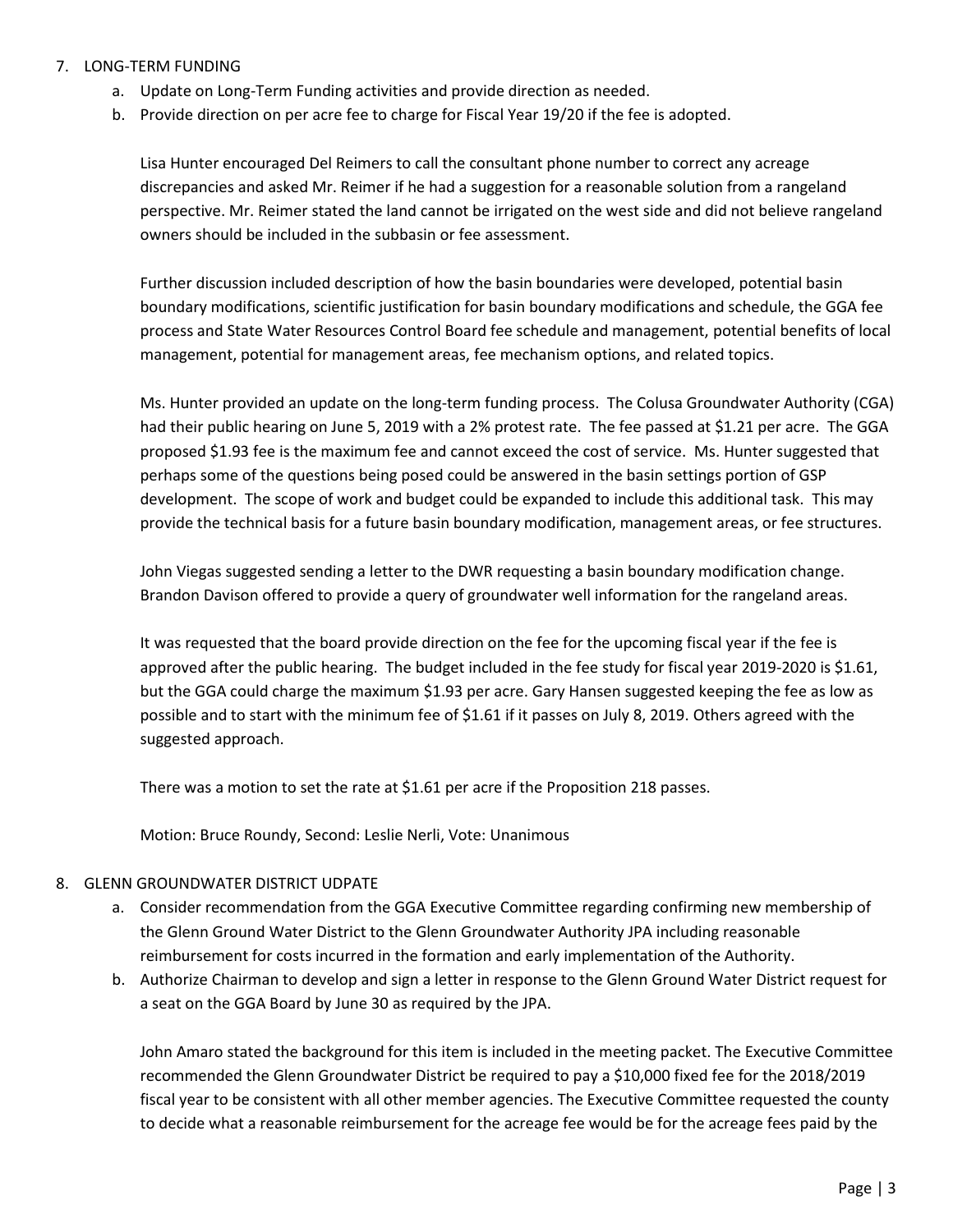County. John Viegas indicated the County would not require reimbursement because the County represented those areas during the time in which the expense was incurred.

A motion was made to approve the Executive Committee's recommendation that the Glenn Ground Water District be required to pay the \$10,000 fixed fee and receive a seat on the GGA Board.

Motion: Gary Hansen, Second: John Viegas, Vote: Unanimous

There was a motion to authorize the Chairman to develop and sign a letter in response to the Glenn Groundwater District request for a seat on the GGA Board.

Motion: John Viegas, Second: Gary Hansen, Vote: Unanimous

- 9. CONSIDER RECOMMENDATIONS FROM THE JOINT COLUSA GROUNDWATER AUTHORITY/GLENN GROUNDWATER AUTHORITY TECHNICAL ADVISORY COMMITTEES (CGA/GGA TAC) REGARDING DEVELOPMENT OF THE COLUSA SUBBASIN GROUNDWATER SUSTAINABILITY PLAN (GSP)
	- a. Consider recommended process for consultant selection to complete the GSP for the Colusa Subbasin.
	- b. Review and discuss DRAFT Request for Proposals (RFP) for Colusa Subbasin GSP development.
	- c. Consider authorizing the Joint CGA/GGA TAC to finalize and issue the RFP, review proposals, and complete all tasks necessary to bring a recommendation to the Board at a future meeting.
	- d. Consider recommendation to utilize California Central Valley Groundwater-Surface Water Simulation Model, Fine Grid (C2VSim FG) as the Integrated Hydrologic Model (IHM) for GSP development in the Colusa Subbasin.

Lisa Hunter stated the recommendation from the joint CGA/GGA TAC is to release a Request for Proposals (RFP) for a single Consultant or Consultant team to complete the remaining components of the GSP for the Colusa Subbasin. The Davids Engineering team was hired to do the HCM and water budget portion which includes most of the basin settings portion of the GSP, but the remainder of the GSP needs to be developed. Some TAC members were available for clarifications. Discussion took place on the RFP process including advertising the RFP through the interested consultants list and posting to websites and consultant coordination expectations.

A motion was made to approve the recommendation from the joint CGA/GGA TAC to release a RFP for a single Consultant or Consultant team to complete the remaining components of the GSP for the Colusa Subbasin as recommended.

Motion: Gary Hansen, Second: Bruce Roundy, Vote: Unanimous

There were no further suggestions on the content of the draft RFP.

Leslie Nerli asked if the western boundary issue could be woven into the RFP for the GSP. Ms. Hunter mentioned the work could fit into several areas of the GSP and the budget would also need to account for that specific work. Several options were discussed.

A motion was made to authorize the Joint CGA/GGA TAC to finalize and issue the RFP, review proposals, and complete all tasks necessary to bring a recommendation to the Board at a future meeting.